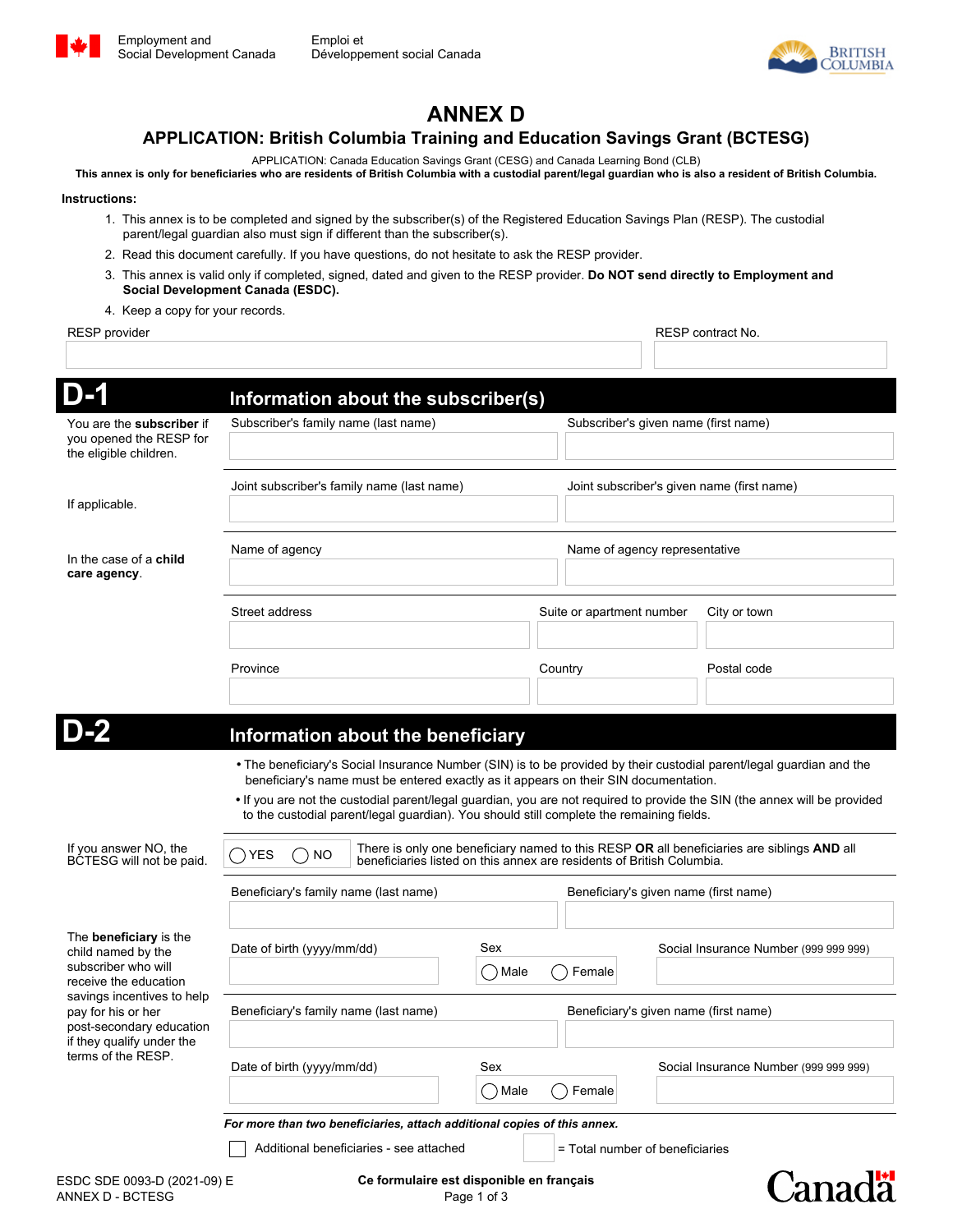



|                                                                                                | <b>Conditions for payment of the BCTESG</b>                                                                                                                                                                                                                                                                                                                                               |                   |  |  |
|------------------------------------------------------------------------------------------------|-------------------------------------------------------------------------------------------------------------------------------------------------------------------------------------------------------------------------------------------------------------------------------------------------------------------------------------------------------------------------------------------|-------------------|--|--|
|                                                                                                | 1. In order for the BCTESG to be paid, both the beneficiary and the beneficiary's custodial parent/legal guardian must<br>be residents of British Columbia at the time the application form is submitted by the subscriber.                                                                                                                                                               |                   |  |  |
| This section explains the<br>conditions under which<br>the grant will be paid into<br>an RESP. | 2. The BCTESG may be paid only if the RESP has one beneficiary or, if there is more than one, all beneficiaries are<br>siblings.                                                                                                                                                                                                                                                          |                   |  |  |
|                                                                                                | 3. The beneficiary must have been born on or after January 1, 2006. This annex must be submitted to the RESP<br>provider no earlier than the beneficiary's 6 <sup>th</sup> birthday, and no later than the day before the beneficiary's 9 <sup>th</sup> birthday.<br>Application timelines differ for children born in 2006, 2007, 2008 and 2009. Contact your RESP provider for details. |                   |  |  |
| To be completed by the<br>RESP provider's<br>representative                                    | Indicate the type of identification/proof provided that demonstrates the custodial parent/legal guardian meets the British<br>Columbia residency requirement.                                                                                                                                                                                                                             |                   |  |  |
|                                                                                                | <b>Declaration and consent</b>                                                                                                                                                                                                                                                                                                                                                            |                   |  |  |
| You must read this<br>section and sign to<br>receive the grant in this                         | I authorize the RESP provider to ask the trustee to apply for the BCTESG in respect of the beneficiary.                                                                                                                                                                                                                                                                                   |                   |  |  |
|                                                                                                | I confirm that the beneficiary and a custodial parent/legal guardian of the beneficiary are residents of British Columbia.                                                                                                                                                                                                                                                                |                   |  |  |
| RESP.                                                                                          | I authorize that the information related to this RESP be used for the purposes of administering the BCTESG.                                                                                                                                                                                                                                                                               |                   |  |  |
| The use of singular (such<br>as beneficiary) also<br>includes the use of plural,               | I understand that the Privacy Act (Canada) gives me (or my authorized representative) the right to access or request<br>correction to my personal information and the beneficiaries' personal information (as applicable) kept in the<br>government file.                                                                                                                                 |                   |  |  |
| and vice versa, as the<br>context requires.                                                    | I confirm that I have read and understood this document, including my privacy rights found in Section D-5 and I<br>consent to the use and sharing of my personal information and the beneficiaries' personal information (as applicable).                                                                                                                                                 |                   |  |  |
|                                                                                                | Subscriber's signature                                                                                                                                                                                                                                                                                                                                                                    | Date (yyyy/mm/dd) |  |  |
|                                                                                                | Joint subscriber's signature (if applicable)                                                                                                                                                                                                                                                                                                                                              | Date (yyyy/mm/dd) |  |  |
| To be complete only<br>if different than the                                                   |                                                                                                                                                                                                                                                                                                                                                                                           |                   |  |  |
| subscriber/joint<br>subscriber.                                                                | Custodial parent/legal guardian's signature (for whom proof of British Columbia<br>residency has been provided)                                                                                                                                                                                                                                                                           | Date (yyyy/mm/dd) |  |  |
|                                                                                                | Custodial parent/legal guardian's name (please print)                                                                                                                                                                                                                                                                                                                                     |                   |  |  |
|                                                                                                |                                                                                                                                                                                                                                                                                                                                                                                           |                   |  |  |
|                                                                                                | Where to get more information about the British Columbia Training and Education Savings Grant:                                                                                                                                                                                                                                                                                            |                   |  |  |
|                                                                                                | Phone:<br>1 888 276-3624 / 1 866 260-7723 for TTY users only                                                                                                                                                                                                                                                                                                                              |                   |  |  |
|                                                                                                | E-mail:<br>cesp-pcee@hrsdc-rhdcc.gc.ca                                                                                                                                                                                                                                                                                                                                                    |                   |  |  |

ESDC SDE 0093-D (2021-09) E ANNEX D - BCTESG

**Internet: <www.canada.ca/RESPresources>**